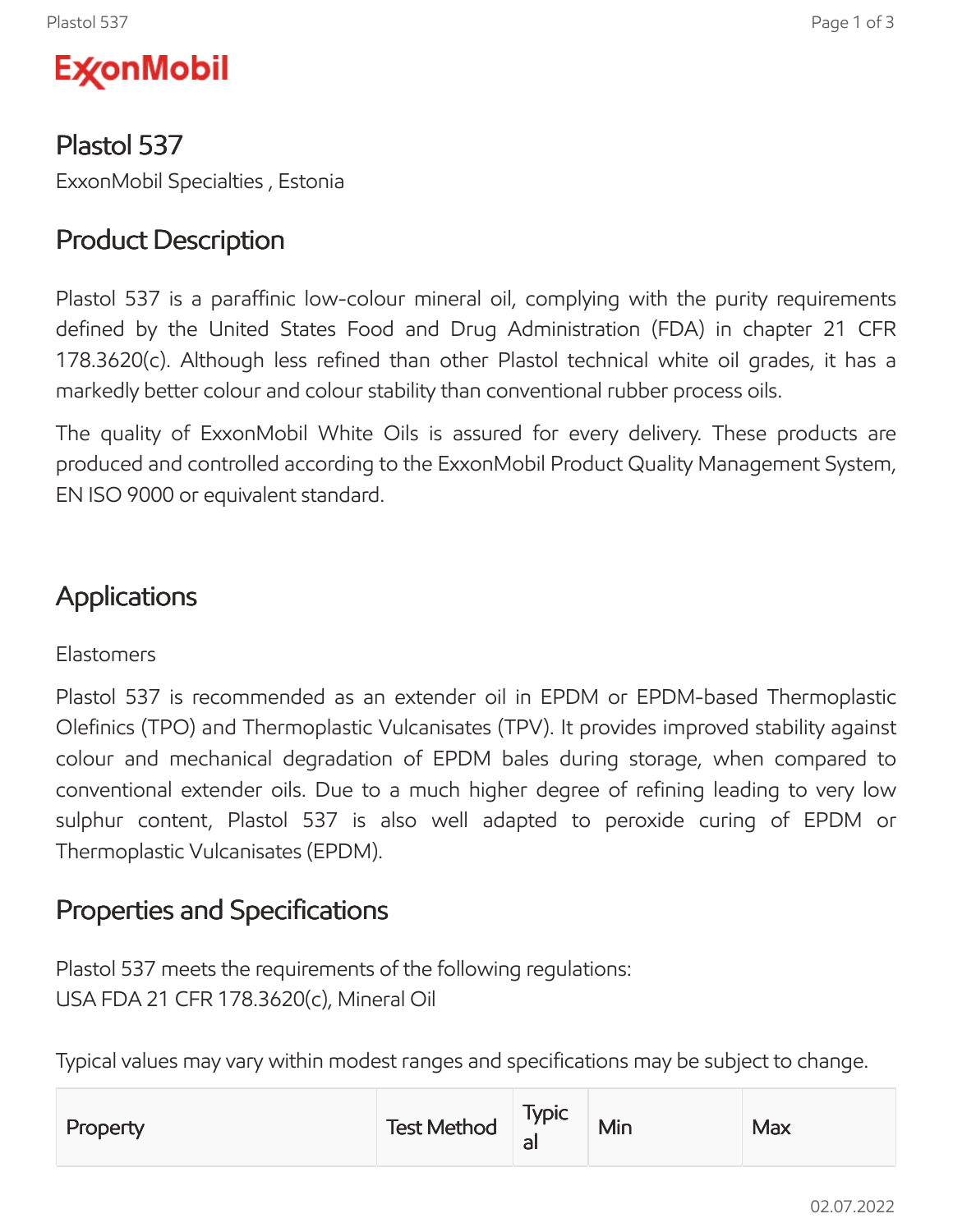| Appearance                                | Visual                       |       | ht   | Clear and Brig Clear and Brig<br>ht |
|-------------------------------------------|------------------------------|-------|------|-------------------------------------|
| Colour, ASTM                              | ASTM D 150<br>$\overline{0}$ | 0.5   |      | 1.0                                 |
| Kinematic Viscosity @ 40°C, mm<br>2/s     | ASTM D 445                   |       | 90.0 | 116.0                               |
| Kinematic Viscosity @ 100°C, m<br>$m^2/s$ | ASTM D 445                   | 11.4  |      |                                     |
| Density @ 15°C, kg/m <sup>3</sup>         | ASTM D 405<br>$\overline{2}$ | 880   |      |                                     |
| Pour Point, °C                            | ASTM D 97                    |       |      | $-3$                                |
| Flash Point, °C                           | ASTM D 92                    |       | 240  |                                     |
| Viscosity-Gravity Constant (VGC)          | ASTM D 250<br>1              | 0.809 |      |                                     |
| Volatility, wt % loss @163°C, 5hrs        | ASTM D 6                     | 0.15  |      |                                     |
| Sulphur content, wt %                     | ASTM D 429<br>4              |       |      | 0.20                                |
| Carbon Type, %                            | ASTM D 214<br>$\overline{0}$ |       |      |                                     |
| Paraffinic                                |                              | 66    |      |                                     |
| Naphthenic                                |                              | 29    |      |                                     |
| Aromatic                                  |                              | 5     |      |                                     |

# Health and Safety

Detailed health and safety information for this product is provided in the Material Safety Data Sheet (MSDS), available upon request through your local sales representative or from www.ExxonMobil.com